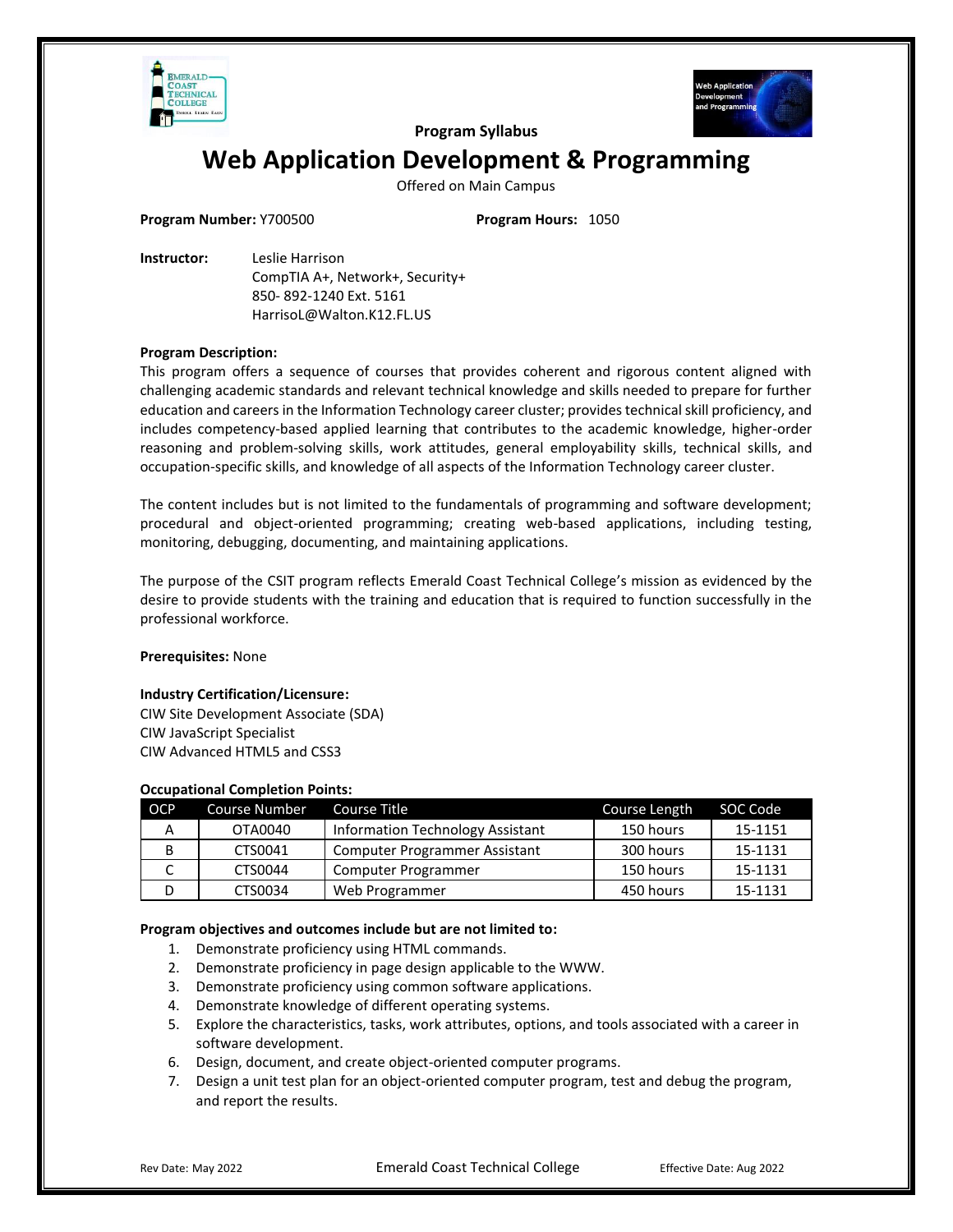

# **Program Syllabus**

- 8. Demonstrate proficiency using HTML and XHTML to create web content.
- 9. Demonstrate proficiency using cascading style sheets (CSS) to format web pages.
- 10. Demonstrate proficiency using basic client-side scripting to control the content and the behavior of HTML and XHTML documents.
- 11. Demonstrate an understanding of JavaScript programming fundamentals.
- 12. Demonstrate proficiency in assigning and handling variables in JavaScript programs and functions.
- 13. Use event handlers in JavaScript programs and functions.
- 14. Customer service and human relations.
- 15. Employability skills.
- 16. Safe, efficient work practices.
- 17. Industry Certification

## **Textbook:**

HTML5 and CSS Complete, 7th Edition by Shelly/Woods ISBN: 9781133526124

# **Online Resources:**

Edmodo CIW SDA, JavaScript Specialist, Advanced HTML \**Please note, the cost of online resources is included in lab fees. Students will not need to purchase additional resources.*

# **Tools/Supplies/Materials:**

Students will need to provide their own writing utensils and paper for note-taking purposes. Students are not required to purchase or bring their own tools for this program.

# **Grading Scale:**

| A | 93-100 |
|---|--------|
|   |        |

- B 84-92
- C 70-83
- F 69 & Below

## **Evaluation/Assessment:**

40% Evaluation (Written Exams and Major Projects) 40% Competency/Performance Evaluation (assignments, minor projects, homework and lab activities) 20% Certification Prep

## **Satisfactory Progress:**

This program is a planned sequence of instruction consisting of four occupational completion points. When the recommended sequence is followed, the structure is intended to prepare students to complete the industry certifications associated with this program of study. This program adheres to the Satisfactory Progress guidelines listed in the ECTC Catalog.

## **Instructional Delivery Methods:**

This program is a traditional program taught on ECTC campus. It uses a variety of instructional delivery methods including but not limited to:

- ❖ Hands-on training
- ❖ Lectures
- ❖ Videos
- ❖ Web-based programs